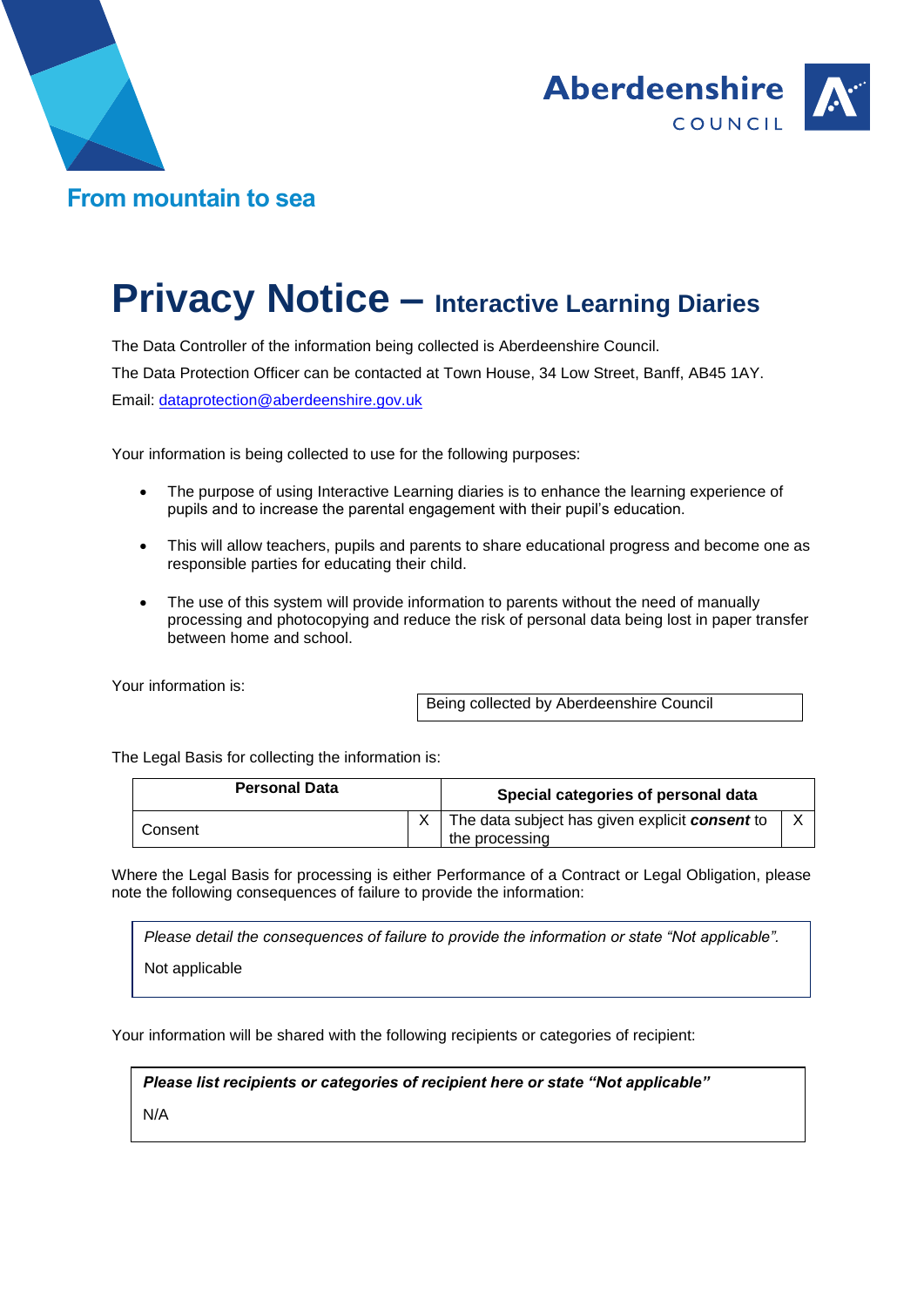



## **From mountain to sea**

Your information will be transferred to or stored in the following countries and the following safeguards are in place:

*Please list any countries to which the data will be transferred and stored or state "Not applicable". Where data is transferred abroad, details of the safeguards in place must be stated e.g. Privacy Shield compliant organisation, Country deemed "Safe" by European Commission, etc.*

N/A

The retention period for the data is:

*Please state the retention period(s*).

At the point of the account closing, details on file will be held for a period of no longer than 12 months before securely deleting.

The following automated decision-making, including profiling, will be undertaken:

*Please detail any automated decision-making or profiling that will take place or state "Not applicable".*

Not applicable

Please note that you have the following rights:

- to withdraw consent at any time, where the Legal Basis specified above is Consent;
- to lodge a complaint with the Information Commissioner's Office (after raising the issue with the Data Protection Officer first);
- to request access to your personal data;
- to object, where the legal basis specified above is:
	- (i) Performance of a Public Task; or
	- (ii) Legitimate Interests.
- to data portability, where the legal basis specified above is:
	- (i) Consent; or
	- (ii) Performance of a Contract;
- to request rectification or erasure of your personal data, as so far as the legislation permits.